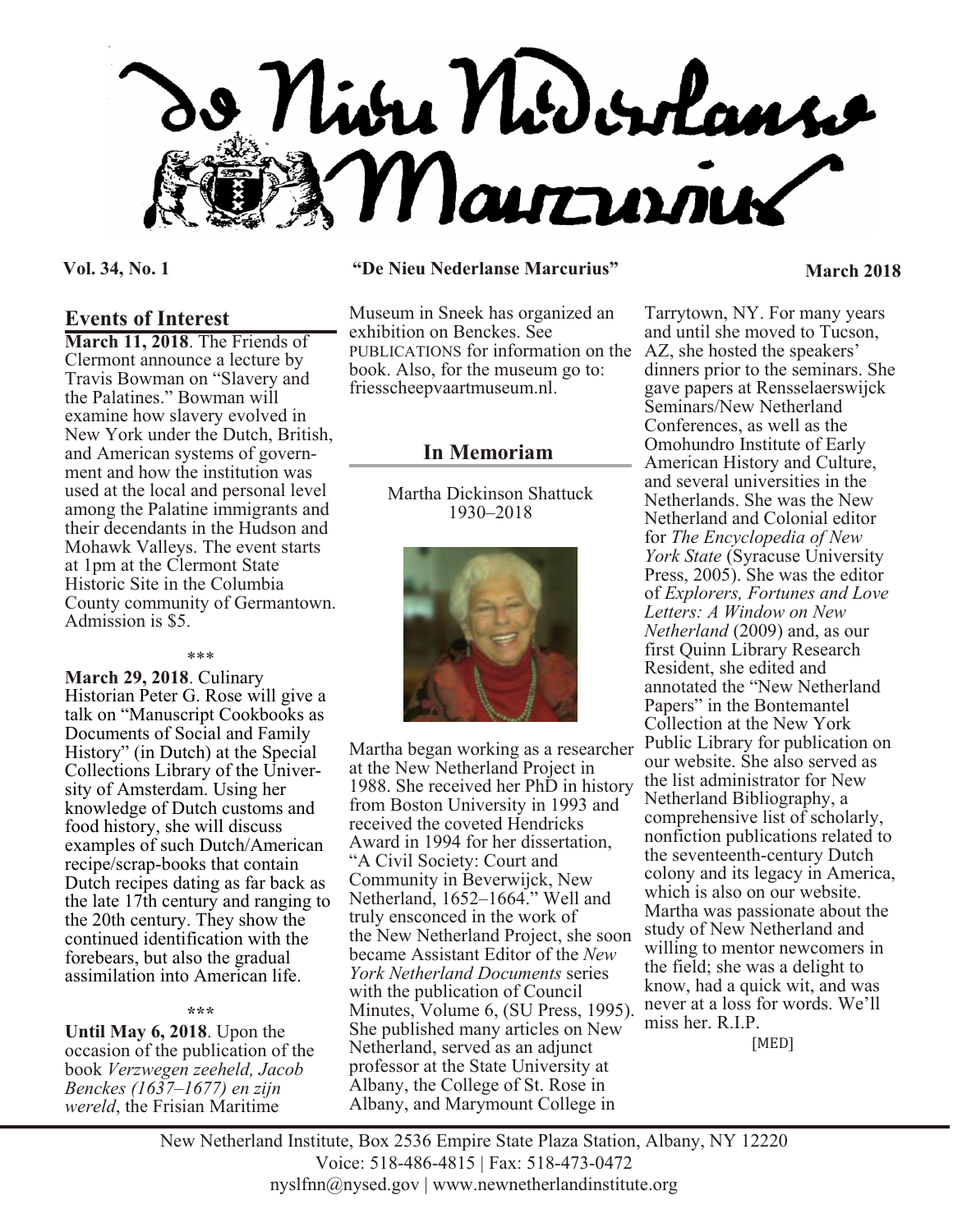# **Save the Dates**

The 31st Annual Meeting of the New Netherland Institute will be held on Friday, May 4th at the University Club in Albany beginning at 5:30 pm with a business meeting, followed by the Alice P. Kenney Memorial Award presentation, and a talk by the 2017 Hendricks Award winner Kenneth Shefsiek, author of *Set in Stone: Creating and Commemorating a Hudson Valley Culture*. A reception will follow the program.

#### **\*\*\***

For the third time in as many "summers," we are taking the NNI and NNRC on the road. On June 1st and 2nd (Friday night and Saturday) we will be at the Old Stone House in Brooklyn. Friday night will feature a talk by Russell Shorto, who will emcee Saturday's program of talks on New Netherland. Keep an eye on our website for more details.

## **Museum News**

#### **New Netherland Historical Archaeology Collections at the New York State Museum**

Over 3 million artifacts in the Historical Archaeology collection at the NYSM document New York's past from the earliest Dutch settlements in the seventeenth through the mid twentieth centuries. Unique in the collection are the roughly 100,000 artifacts dating to the period between 1624 and 1664 when New York was part of the Dutch colony of New Netherland. This collection is the largest example of its kind in the world and a rich source of information on the development of New York as a center of world commerce. Most of these artifacts were recovered during large excavations in Albany (Beverwijck) and New York City (New Amsterdam) between the 1970s and early 2000s. Artifact collections from Manhattan include those from Augustine Herrman's 1640s warehouse, the privy of New Netherland secretary Cornelis van

Tienhoven, and the household of the surgeon, Hans Kierstede. Albany collections include artifacts from a brick maker's house and brickyard, an illegal trading hut, the Volkert Jansen Douw house, Arent van Curler's 1640s house at Schuyler Flatts, and the 1624 West India Company trading post of Fort Orange. These artifacts are regularly made available for exhibition, research, and educational programing.

#### **\*\*\***

The New York State Museum is currently preparing an exhibition on Fort Orange scheduled to open in May of 2018. This new exhibit will tell the story of Fort Orange from the Native Americans who lived at the site for thousands of years to the Dutch who came to trade European objects for beaver pelts. Artifacts uncovered during the 1970 excavations directed by former New York State Parks and Recreation archaeologist Dr. Paul Huey will be featured in the exhibit. Look for selected artifacts from the New Netherland collections at the New York State Museum in future issues of the Marcurius. [MTL]

# **Call for Papers**

We are now accepting presentation proposals for our 41st Annual Conference, which will convene in Albany at the New York State Museum on the 22nd of September 2018. The program committee welcomes paper proposals on any aspect of New Netherland. Proposals that highlight the legacy of New Netherland are also encouraged. Submissions are due by April 15.

# **Research News**

This section should actually be called RESEARCHER BEWARE; or, at least prefaced by the caution, if a translation seems odd, impossible, or illogical, check the original. The following example is appropriate because it involves an attack of the

combined squadron of Benckes and Evertsen on English shipping in the James River of Virginia in 1673, one month before their recapture of New Netherland. The translation in question is published in the Addenda to the Chronology of volume four of Stokes' *Iconography of Manhattan Island* (page 959). Under the date July 1673, it reads: "A list of ships captured and burned by the Dutch squadron in the James River of Virginia shows seven captured with 5,750 head of cattle and five burned with 3,050 head of cattle." The source is "The Evertsen Papers" at the New York Public Library. If you do the math, the seven captured ships each would have averaged 821 head of cattle and the five burned ships 610. Red flags should have gone up. Even Noah's ark would have been challenged. The word that causes the problem is *oxhouften*. The translator even inserts the word in parenthesis after the first occurrence of "head of cattle" without a question mark, indicating that the phrase was a solution rather than a conjecture.

 In the 17th century the James River was an assembly area for the English tobacco fleet, not for cattle round-ups. *Oxhouften* is the Dutch word for hogsheads or containers in which tobacco was packed for shipment to Europe. With the addition of the seven ships, carrying 5,750 hogsheads of tobacco (not head of cattle), the combined squadron had grown to 19 ships. New York would soon become New Netherland again.

# **Publications**

In 1673 Cornelis Evertsen, commander of a Zeeland squadron accidently met up with an Amsterdam squadron commanded by Jacob Benckes off the coast of Martinique in the Caribbean. Their combined fleet became the most formidible in the Americas at that time. Its strength would make the retaking of New Netherland a piece of cake. Much has been written about Evertsen; however, until now, Benckes has escaped attention.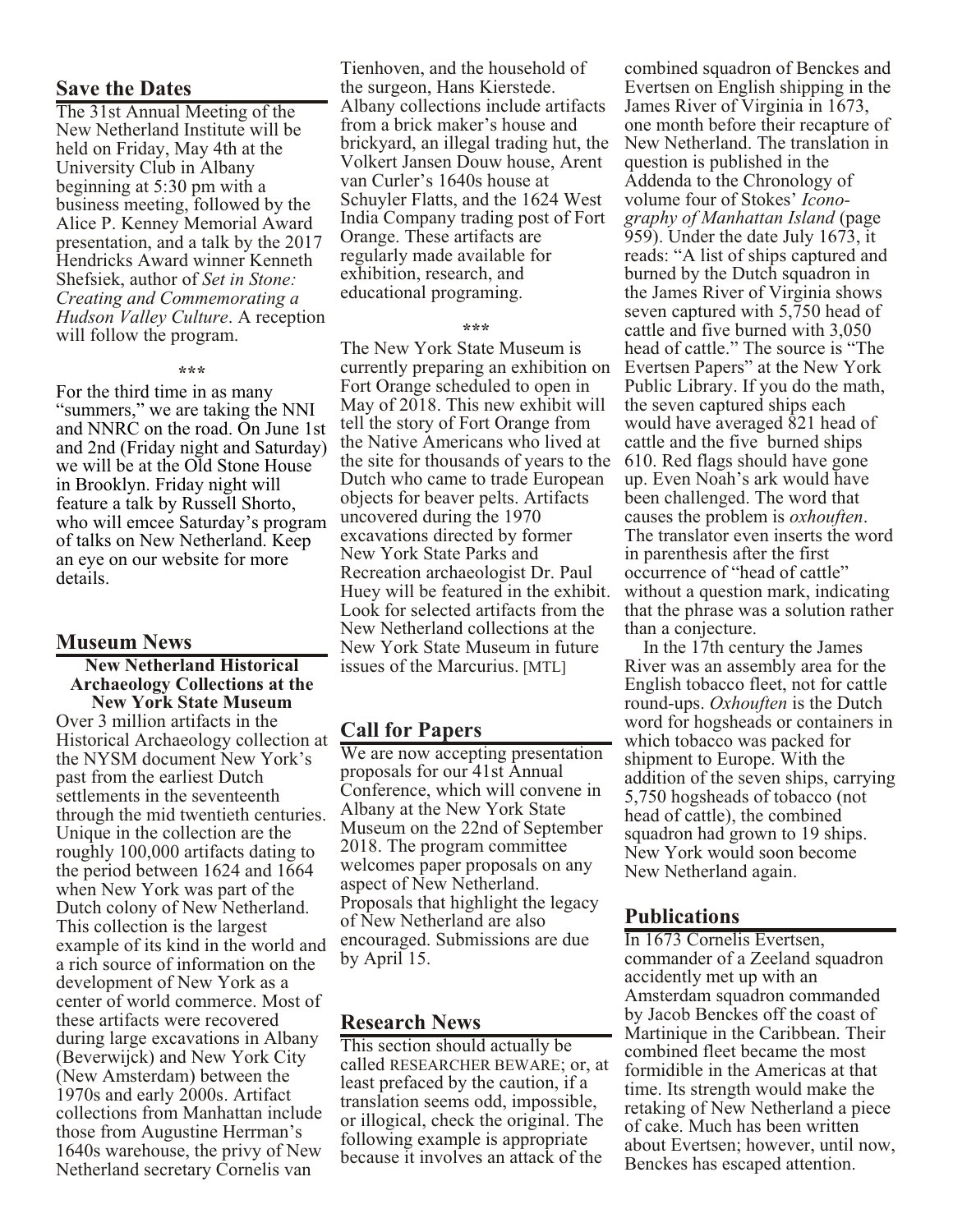With the publication of *Verzwegen zeeheld, Jacob Benckes (1637- 1677) en zijn wereld* by Jan de Vries he has been brought out of hiding. Although little is known of his personal life, he was involved in many conflicts at sea, including the famous 1667 raid on the Medway. The book also sheds new light on the 1673 recapture of New Netherland. Order at: walburgpers.nl. ISBN9789462492745; 384 pages, €29.95.

#### **\*\*\***

*Researching Your Dutch Ancestors: A Practical Guide 2017* has been compiled by Maria A. Dering at the request of the Society of Daughters of Holland Dames. As former Directress General of the Society, Elbrun Kimmelman, writes in her introduction, "It is a most helpful guide to identifying some of the earliest founding families of America and their generational growth over the past 400 years. It is also a guide to help you, the reader and student of genealogical history, discover the many rich resources, people, and institutions who can help you on your journey of selfdiscovery."

 The publication of the new 2017 edition of *Researching Your Dutch Ancestors* is available through the Daughters of Holland Dames website [www.hollanddames.org](http://www.hollanddames.org) under the heading: SHOP. The cost is \$24 plus \$10 for shipping and handling.

# **Shorto News**

Russell will be appearing at the following places for readings and book signings of his latest book *Revolution Song*: *A Story of American Freedom*.

 March 6, Mount Vernon, VA April 12, Stonington Historical Society, Stonington, CT

April 14, Haddam, CT

 April 15, Brentwood Library, Brentwood, NY

 May 11, Friends of Port Washington Library, Manhasset, NY

 June 14, Des Moines Public Library, Des Moines, IA

# **NNI News**

NNI News Alice P. Kenney Award: Applications are due April 1, 2018. This grant now enables the NNI to award an annual prize of \$5,000 to an individual or group that has made a significant contribution to colonial Dutch studies and/or has encouraged understanding of the significance of the Dutch colonial experience in North America by research, teaching, writing, speaking, or in other ways. For more information: http://bit.ly/ 1MaJCYJ

#### **\*\*\***

Clague and Carol Van Slyke Article Prize: Applications due April 1, 2018. The New Netherland Institute now offers an annual \$1,000 prize for the best published article relating to the Dutch colonial experience in the Atlantic world, with a special sensitivity to New Netherland or its legacy. Articles must be written in English and be published for the first time no earlier than three calendar years before the deadline, e.g. no earlier than 2014 for the 2017 prize. For information, go to: http://bit.ly/ 2ERRH6F

#### **\*\*\***

NNI/NNRC Student Scholar in Residence Research Grant: Applications due June 1, 2018. The grant covers a period of up to three months in residence and provides a stipend of \$5,000. A time frame for fulfilling the grant requirements will be established in consultation with the Director of the NNRC. No housing, travel funds, or health insurance are provided. Scholars beyond the undergraduate level and actively working on a thesis, dissertation, or scholarly article are invited to apply. Research must be conducted at the NNRC, New York State Library, and the New York State Archives, Albany, NY, in the field of New Netherland history and the Dutch Atlantic world, using the Records of New Netherland. More information: http://bit.ly/2GKo7wl

# **New on our Website**

"New York's Colonial Dutch History: An Education Resource from the New York State Archives" uses documents and paintings to explore both the global nature of the Dutch colonial experience and life in New Netherland, specifically Rensselaerswijck, Beverwijck, and Fort Orange.

#### **\*\*\***

For our tenth podcast "New Netherland *Praatjes*," best-selling author, and usual host of this series, Russell Shorto sits down with "Praatjes" producer Steve McErleane to discuss Shorto's latest book, *Revolution Song: A Story of American Freedom*. The conversation also covers Shorto's insights into the interpretation of historical evidence, his thoughts on the craft of writing, and his experiences as an author. For "New Netherland *Praatjes*," go to: http:// bit.ly/2CkMToD

#### **\*\*\***

"The Dutch Among the Natives: American Indian-Dutch Relations, 1609–1664," a digital exhibit by Dr. William Starna, is a series of vignettes that reflect something of the shared experiences that took place between the Dutch and the original inhabitants of the region that would be called New Netherland. As historian James Axtell once put it, European invaders had encountered Native defenders. Yet the intent of the Dutch to control the lucrative trade in furs forced a partnership with Indians that, for the most part, presented advantages for both parties, although it sometimes lost its way. The outcome for many was often tumultuous amid misunderstandings, violence, and death. But compromises and accommodations were made and life went on, for better or worse. The colonial venture had begun.